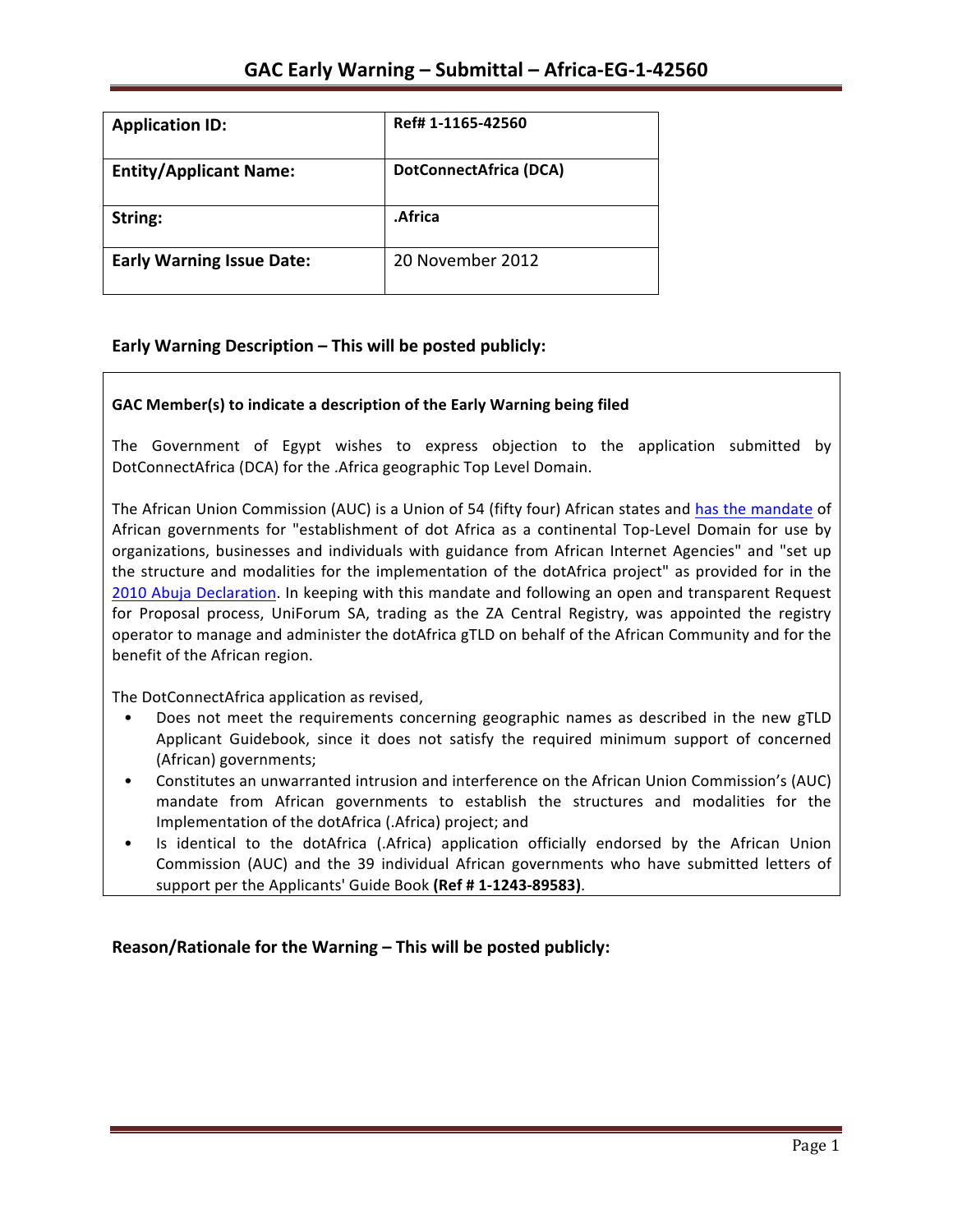### GAC Member(s) to indicate the reason and rationale for the Early Warning being filed.

The African Union (AU) and several African countries have supported and endorsed the application by UniForum (Ref # 1-1243-89583), which was selected through a transparent process conducted by the African Union Commission, as directed by the AU CITMC (Communications and Information Technology Ministerial Conference). The African Union has taken steps to ensure that Uniforum will operate .Africa for the public good of the people of Africa, and will put in place sufficient checks and balances for the protection of interests and rights of African governments and the pan-African community.

The Government of Egypt therefore hereby records its objection to the DotConnectAfrica application which is competing with the UniForum application that has the support and endorsement of the African Union and an overwhelming number of African governments.

#### 1. **DCA's Application lacks the requisite Government Support**

- Paragraph 2.2.1.4.2 of the Applicants' Guidebook prescribes that certain applied-for-strings may qualify as "Geographic Names" and must therefore be accompanied by documentation of support or non-objection from the relevant governments or public authorities. In particular, the guidebook requires at least 60% of the relevant national governments in a region to provide documentation in support of new applications for geographic strings and there must be no more than one written statement of objection.
- Africa is a clearly designated geographic region as defined in the UNESCO "Composition of macro geographical (continental) regions, geographical sub-regions, and selected economic and other groupings" list. In this regard the designation of the official AUC endorsed dotAfrica (.Africa) TLD string application as a geographic name is therefore technically and procedurally correct. The "geographic evaluation process" that this application is subject to, provides sufficient checks and balances for the protection of interests and rights of African governments and the pan-African community.
- The issue as to whether DCA's application for the .dotAfrica string (1-1165-42560) will constitute a geographic name as outlined in the Applicant's Guidebook is uncertain, notwithstanding the fact that the applicant itself has designated the application as a "geographic name".
- According to the Applicant's Guidebook (section 2-18) "Strings that *include but do not match a* Geographic Name will not be considered geographic names as defined in section 2.2.1.4.2 and *therefore will not require documentation of government support in the evaluation process"*, which used to be the case of DCA's application before being amended. Now, after amendment, it is identical to the AUC-endorsed application and must be regarded as a geographic name for purposes of evaluation. Consequently, it must be subject to the criteria and rules applicable to the evaluation of geographic names, including government support.
- In contrast to the DCA application, the AUC's officially endorsed dotAfrica (.Africa) geographic application (1-1243-89583) has the support of over 39 (thirty nine) individual national governments in Africa, which exceeds the minimum governmental support prescribed by ICANN for new geographic strings.

#### **2. Unwarranted Interference and Intrusion**

DCA's application constitutes an unwarranted intrusion and interference with the mandate